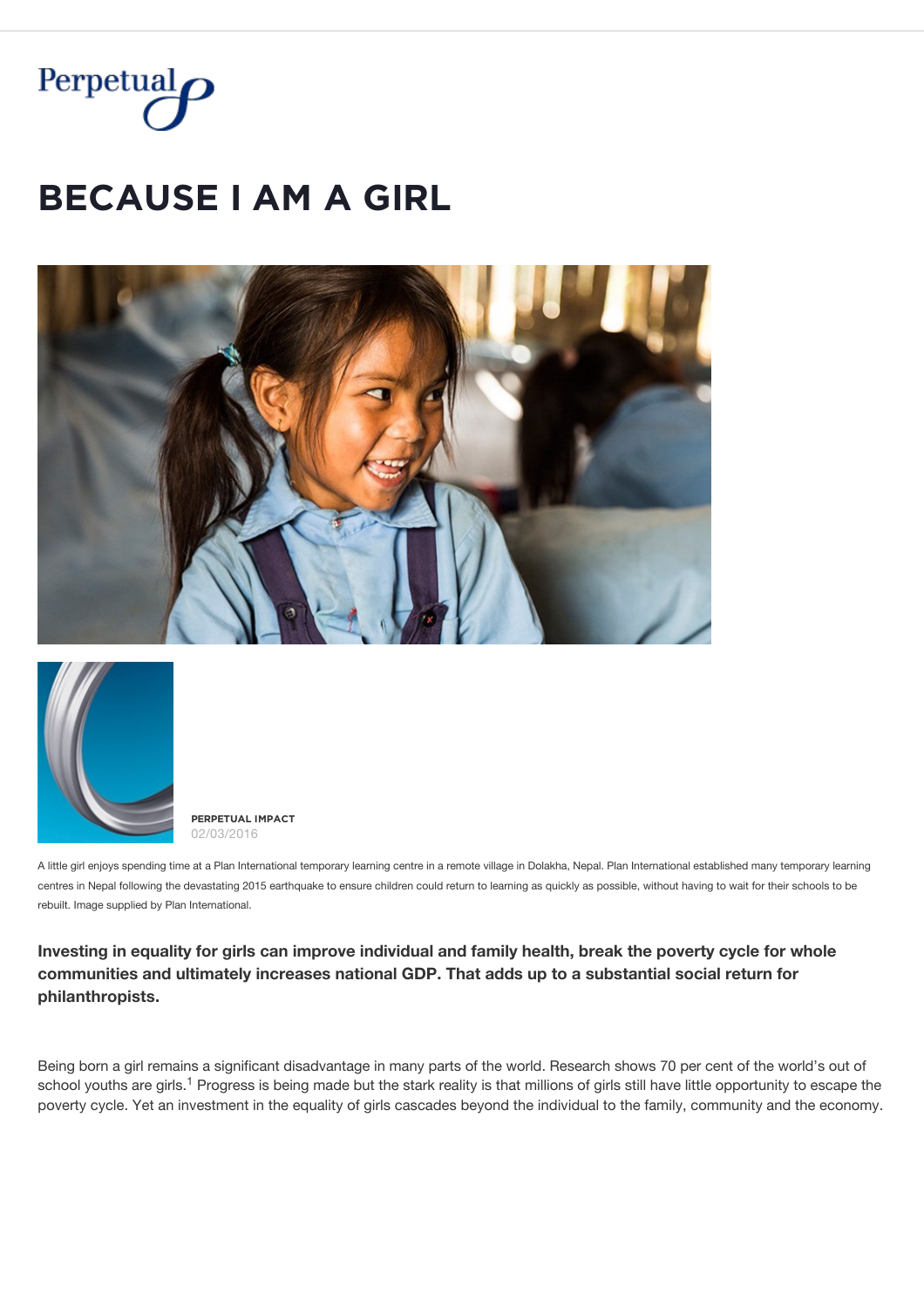

A young woman gives an impassioned speech against child marriage at a Because I am a Girl event to celebrate International Day of the Girl in Chipinge, Zimbabwe. Image supplied by Plan International.

## **A social return that snowballs**

Susanne Legena, Deputy CEO at children's development organisation, Plan International Australia, says, "For philanthropists considering a cause, investing in the future of girls generates significant social return. Everyone in the girl's family - and the broader community - stands to benefit."

The supporting research is compelling:

- When women and girls earn an income they reinvest 90 per cent of it in their families through increased spending on food and education. 2
- A 10 per cent increase in the percentage of girls going to school leads to a 3 per cent rise in national GDP.  $^3$
- A girl in the developing world who receives seven or more years of education marries four years later and has two fewer children. <sup>4</sup>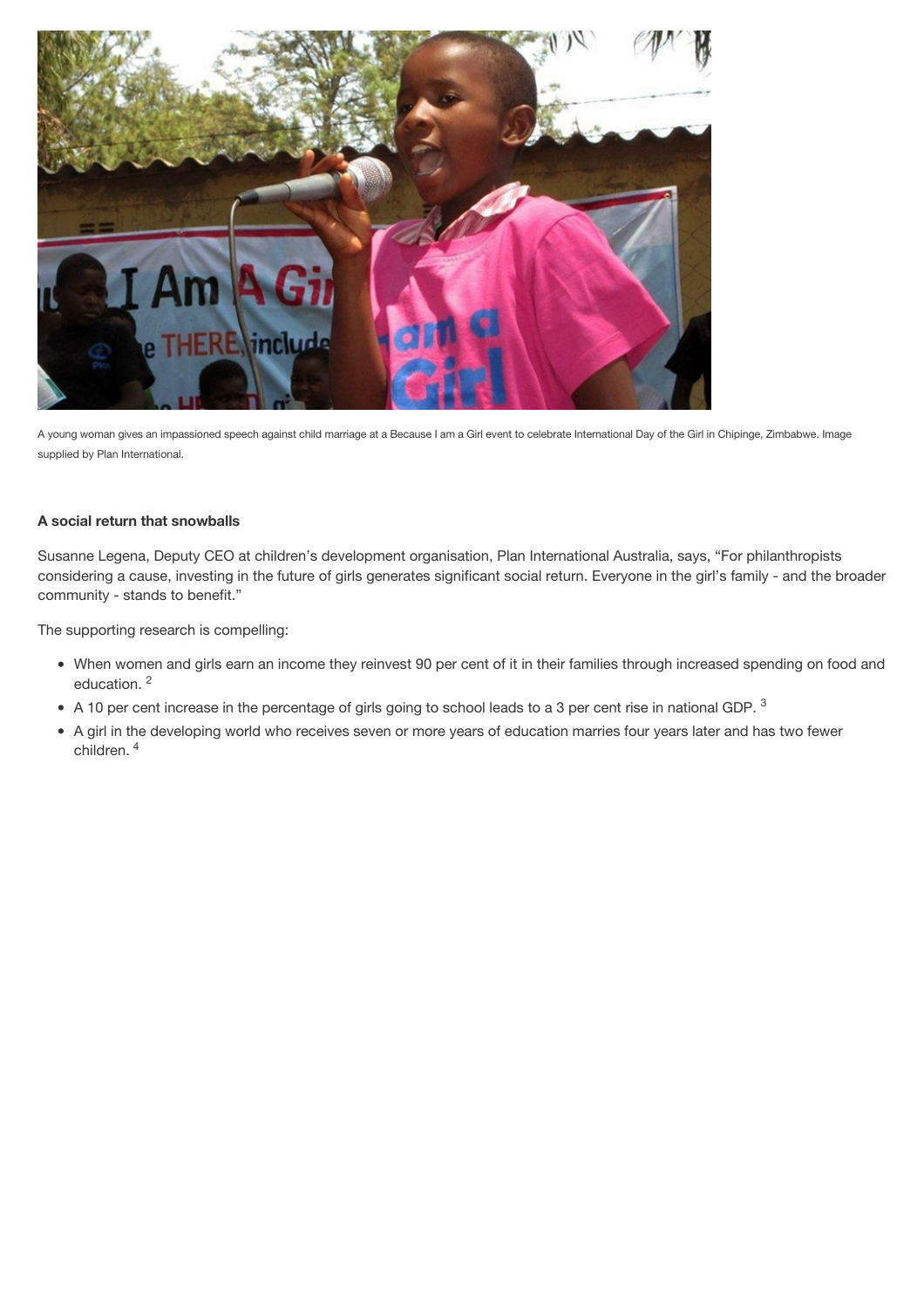

Len, 19, presents a meal she has made at a five star hotel in Cambodia where she works as a full time chef after completing a Plan International youth vocational training programme aimed at young people from the most marginalised communities. Image supplied by Plan International.

## **Because I am a Girl campaign**

"We should be proud of the gains women and girls have made towards equality over the past 20 years. There are now more girls attending primary school than at any other stage of human history. But significant equality gaps remain in the areas of health, education and employment.

"Plan International wants to see a world that values girls, promotes their rights and ends injustice. Because I am a Girl is a global campaign to transform power relations so that girls everywhere learn, lead, decide and thrive," says Susanne.

Plan International reports that since the campaign launched in 2012, it has helped transform the lives of almost five million girls through more than 500 projects worldwide.